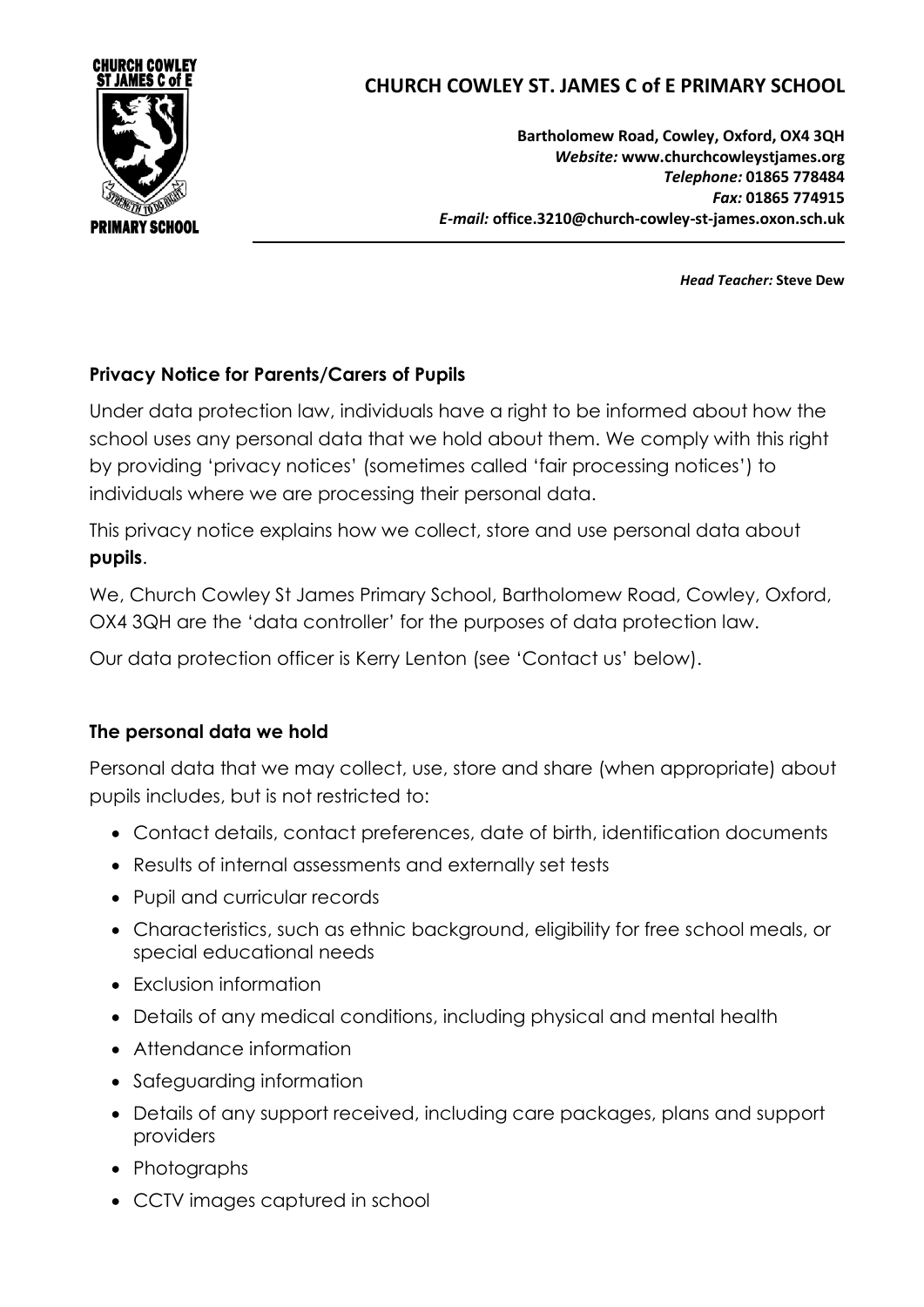We may also hold data about pupils that we have received from other organisations, including other schools, local authorities and the Department for Education.

#### **Why we use this data**

We use this data to:

- Support pupil learning
- Monitor and report on pupil progress
- Provide appropriate pastoral care
- Protect pupil welfare
- Assess the quality of our services
- Administer admissions waiting lists
- Carry out research
- Comply with the law regarding data sharing

### **Our legal basis for using this data**

We only collect and use pupils' personal data when the law allows us to. Most commonly, we process it where:

- We need to comply with a legal obligation
- We need it to perform an official task in the public interest

Less commonly, we may also process pupils' personal data in situations where:

- We have obtained consent to use it in a certain way
- We need to protect the individual's vital interests (or someone else's interests)

Where we have obtained consent to use pupils' personal data, this consent can be withdrawn at any time. We will make this clear when we ask for consent, and explain how consent can be withdrawn.

Some of the reasons listed above for collecting and using pupils' personal data overlap, and there may be several grounds which justify our use of this data.

#### **Collecting this information**

While the majority of information we collect about pupils is mandatory, there is some information that can be provided voluntarily.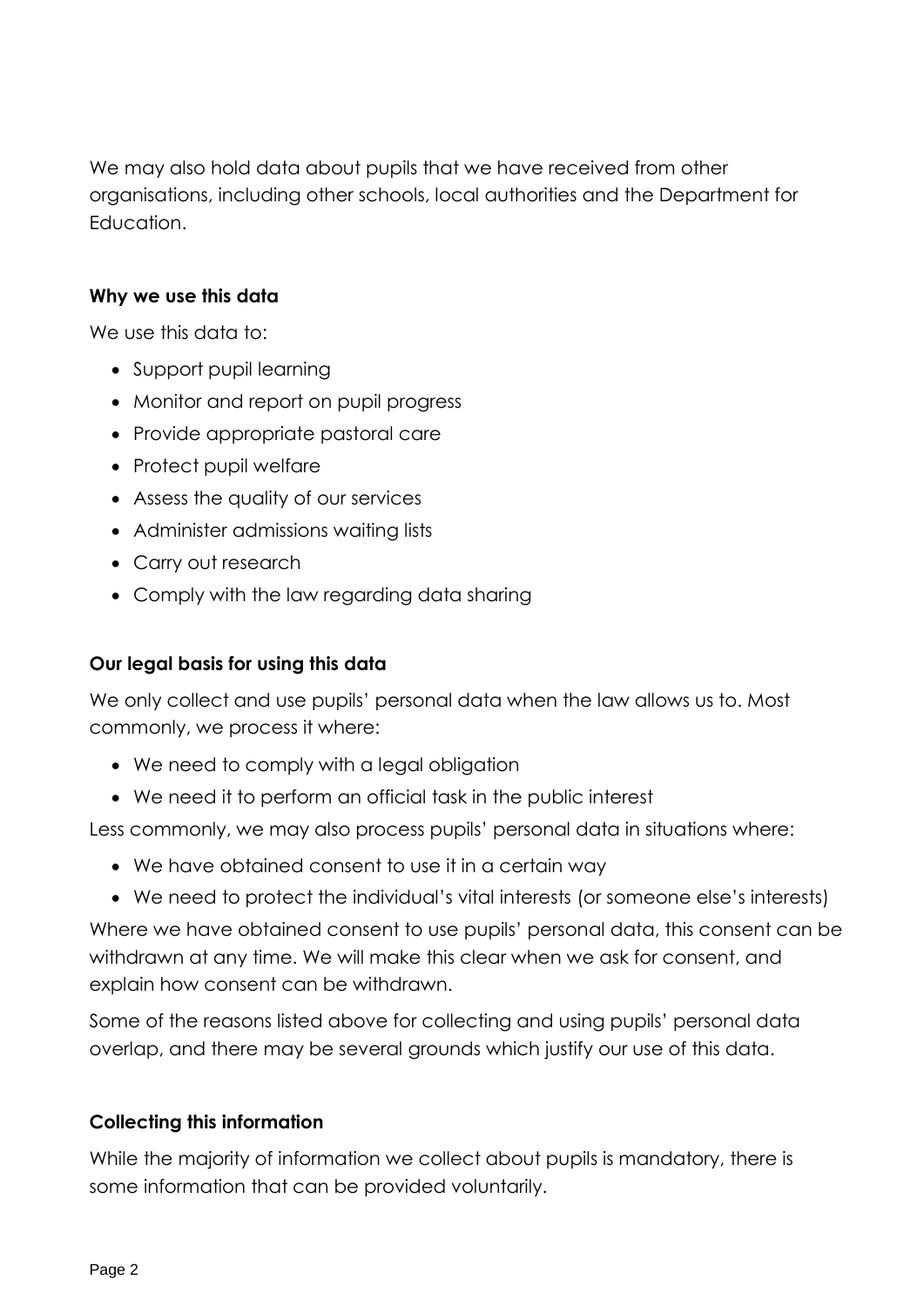Whenever we seek to collect information from you or your child, we make it clear whether providing it is mandatory or optional. If it is mandatory, we will explain the possible consequences of not complying.

#### **How we store this data**

We keep personal information about pupils while they are attending our school. We may also keep it beyond their attendance at our school if this is necessary in order to comply with our legal obligations. The Information and Records Management Society sets out how long we keep information about pupils.

#### **Data sharing**

We do not share information about pupils with any third party without consent unless the law and our policies allow us to do so.

Where it is legally required, or necessary (and it complies with data protection law) we may share personal information about pupils with:

- *Our local authority – to meet our legal obligations to share certain information with it, such as safeguarding concerns and exclusions*
- *The Department for Education- –* processing is necessary for the performance of a task carried out in the public interest or in the exercise of official authority vested in the controller
- *The pupil's family and representatives – to provide useful feedback information for example report cards*
- *Educators and examining bodies -* processing is necessary for the performance of a task carried out in the public interest or in the exercise of official authority vested in the controller
- *Our regulator, Ofsted -* processing is necessary for the performance of a task carried out in the public interest or in the exercise of official authority vested in the controller
- Suppliers and service providers processing is necessary for the performance of a task carried out in the public interest or in the exercise of official authority vested in the controller
- *Financial organisations - – to enable them to provide the service we have contracted them for*
- *Central and local government -* processing is necessary for the performance of a task carried out in the public interest or in the exercise of official authority vested in the controller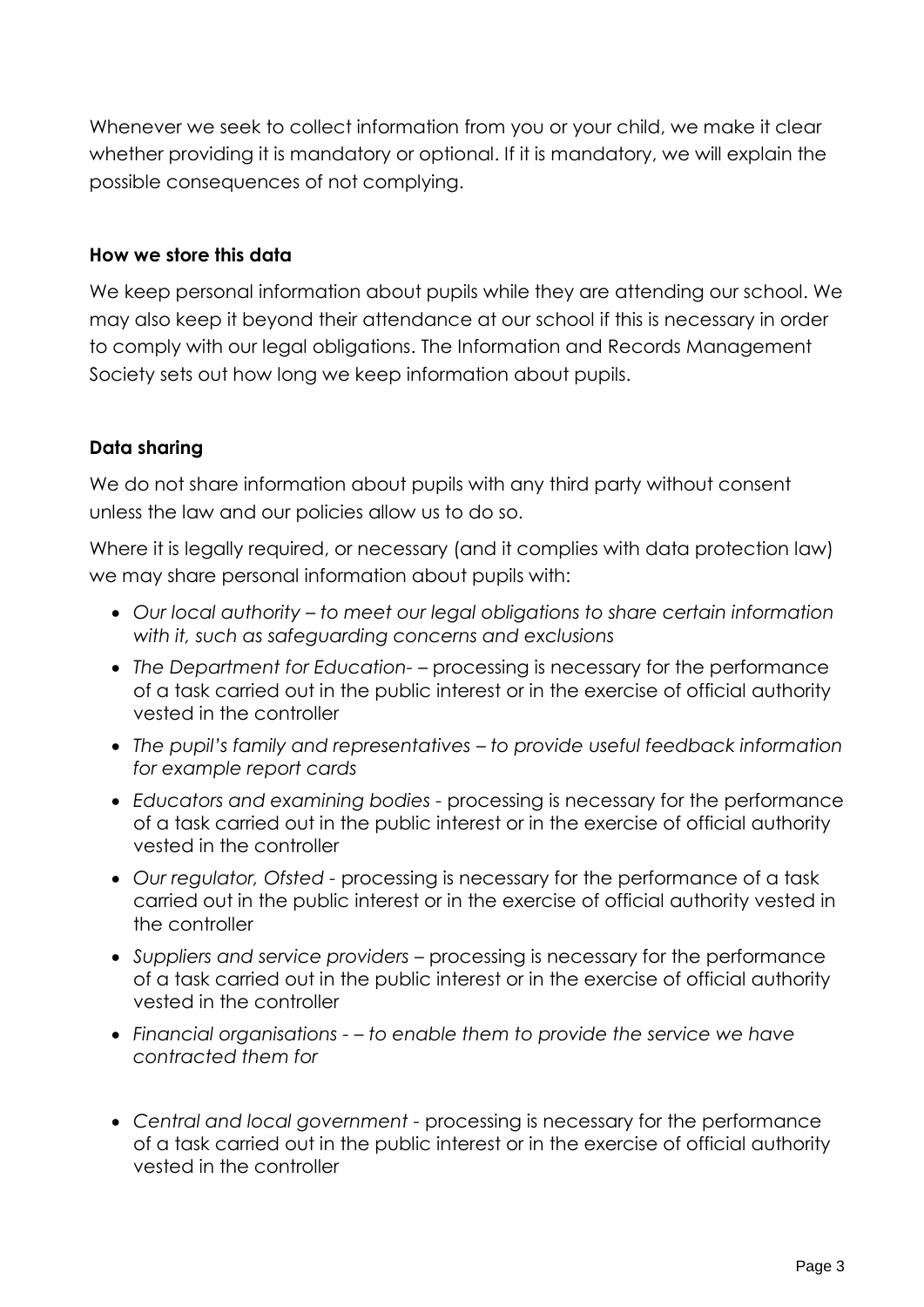- *Our auditors -* processing is necessary for the performance of a task carried out in the public interest or in the exercise of official authority vested in the controller
- *Survey and research organisations - to enable them to provide the service we have contracted them for*
- *Health authorities -* processing is necessary in order to protect the vital interests of the data subject or of another natural person
- *Health and social welfare organisations -* processing is necessary in order to protect the vital interests of the data subject or of another natural person
- *Professional advisers and consultants - Police forces, courts, tribunals*  processing is necessary in order to protect the vital interests of the data subject or of another natural person
- *Professional bodies - to enable them to provide the service we have contracted them for*

## **National Pupil Database**

We are required to provide information about pupils to the Department for Education as part of statutory data collections such as the school census and early years census.

Some of this information is then stored in the [National Pupil Database](https://www.gov.uk/government/publications/national-pupil-database-user-guide-and-supporting-information) (NPD), which is owned and managed by the Department and provides evidence on school performance to inform research.

The database is held electronically so it can easily be turned into statistics. The information is securely collected from a range of sources including schools, local authorities and exam boards.

The Department for Education may share information from the NPD with other organisations which promote children's education or wellbeing in England. Such organisations must agree to strict terms and conditions about how they will use the data.

For more information, see the Department's webpage on [how it collects and shares](https://www.gov.uk/data-protection-how-we-collect-and-share-research-data)  [research data.](https://www.gov.uk/data-protection-how-we-collect-and-share-research-data)

You can also [contact the Department for Education](https://www.gov.uk/contact-dfe) with any further questions about the NPD.

## **Transferring data internationally**

Where we transfer personal data to a country or territory outside the European Economic Area, we will do so in accordance with data protection law.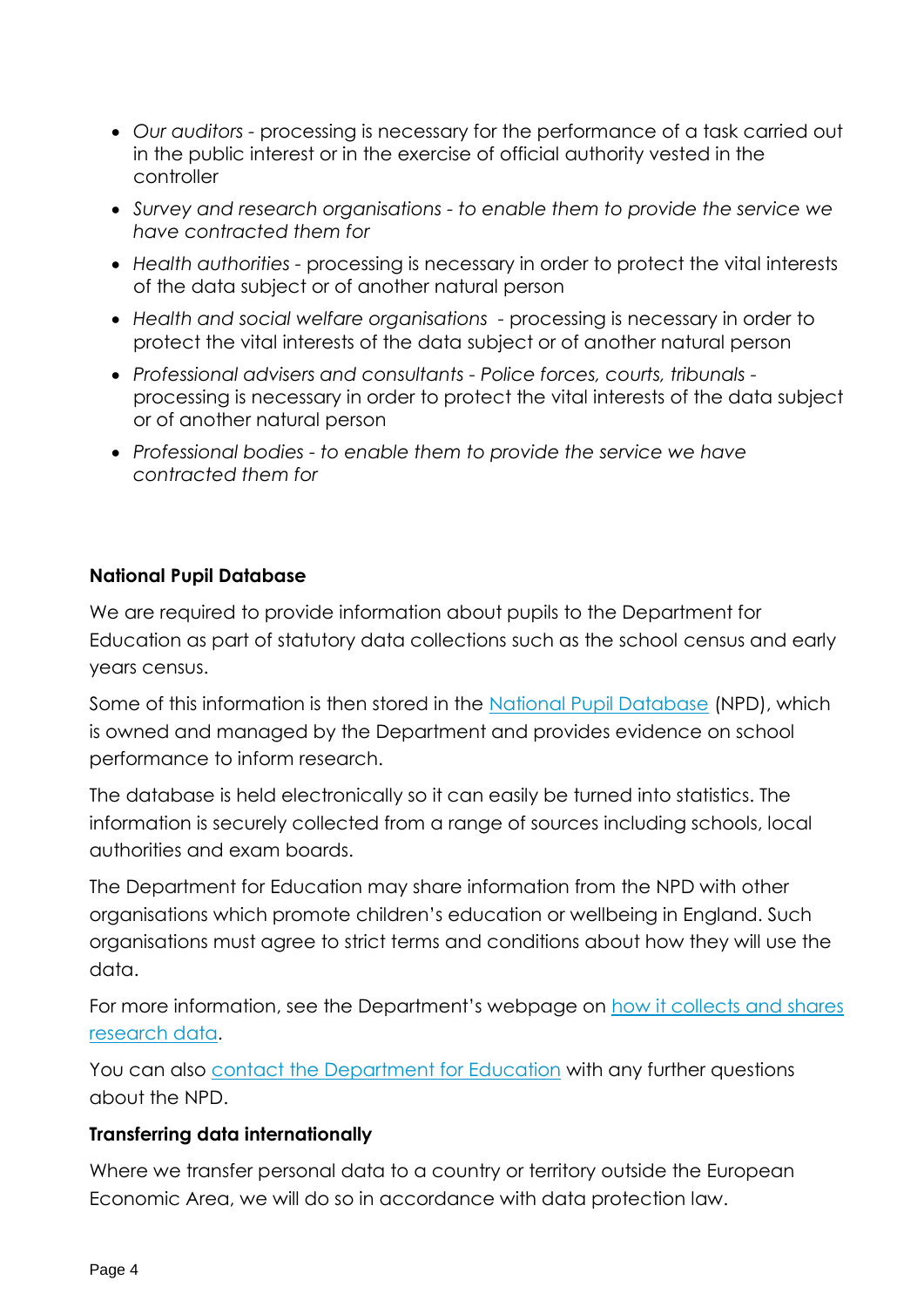## **Parents and pupils' rights regarding personal data**

Individuals have a right to make a **'subject access request'** to gain access to personal information that the school holds about them.

Parents/carers can make a request with respect to their child's data where the child is not considered mature enough to understand their rights over their own data (usually under the age of 12), or where the child has provided consent.

Parents also have the right to make a subject access request with respect to any personal data the school holds about them.

If you make a subject access request, and if we do hold information about you or your child, we will:

- Give you a description of it
- Tell you why we are holding and processing it, and how long we will keep it for
- Explain where we got it from, if not from you or your child
- Tell you who it has been, or will be, shared with
- Let you know whether any automated decision-making is being applied to the data, and any consequences of this
- Give you a copy of the information in an intelligible form

Individuals also have the right for their personal information to be transmitted electronically to another organisation in certain circumstances.

If you would like to make a request please contact our data protection officer.

Parents/carers also have a legal right to access to their child's **educational record**. To request access, please contact Kerry Lenton.

#### **Other rights**

Under data protection law, individuals have certain rights regarding how their personal data is used and kept safe, including the right to:

- Object to the use of personal data if it would cause, or is causing, damage or distress
- Prevent it being used to send direct marketing
- Object to decisions being taken by automated means (by a computer or machine, rather than by a person)
- In certain circumstances, have inaccurate personal data corrected, deleted or destroyed, or restrict processing